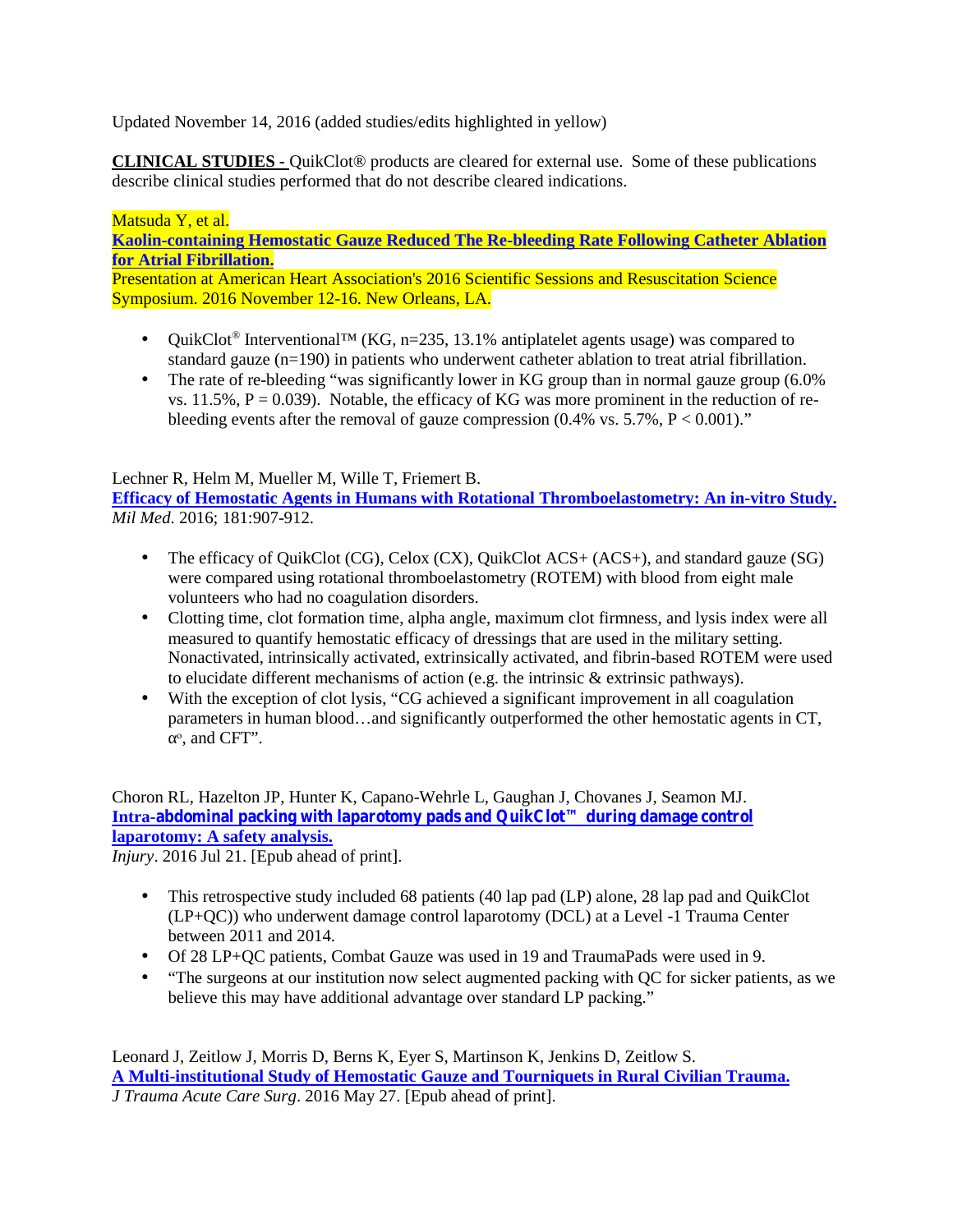- This retrospective study included patients across 10 institutions who were treated for hemorrhage in the prehospital setting using QuikClot (QC) or the Combat Application Tourniquet (CAT).
- Forty patients were treated with QuikClot on injuries that did not achieve hemostasis with direct pressure and were not amenable to tourniquet use. "QC was effective in 89% of cases."
- "QC and CAT are effective for hemorrhage control in the rural prehospital setting…but also medical causes of bleeding."

# Koo KC, Park SU, Jang HS, Hong C-H.

**Tubeless percutaneous nephrolithotomy with non-absorbable hemostatic sealant (Quikclot®) versus nephrostomy tube placement: a propensity score-matched analysis.**

*Urolithiasis*. 2015; 43:527-533.

- This study compares "40 (35.4%) patients who received tubeless Quikclot® applied PNL and 52 (46.0%) patients who received nephrostomy placement PNL."
- The authors note that a number of negative side effects have been seen when using absorbable hemostats in this manner but that "Quikclot in tubeless PNL led to significant reductions in pain and analgesic requirements, without increased risks of postoperative bleeding and complications."
- "Tubeless Quikclot® PNL was safe and provided effective hemostasis of significant parenchymal bleeding."

# Escott MA, Gleisberg GR, Anderson JL, Crocker KJ, Aiken MC.

## **QuikClot Combat Gauze® for Civilian Prehospital External Hemorrhage Control.**

Poster Session Presented at: Texas EMS Conference. 2015 November 22-25. Dallas, TX.

- The study evaluated the effectiveness of QuikClot Combat Gauze® in 28 patients treated by EMS services compared to standard treatment.
- In the cases studied,  $93\%$  showed significant improvement to patient condition and bleeding compared to pre-treatment. 7% showed no significant change in these conditions. 0% showed negative responses to QuikClot use.
- Study concluded that the "patient data indicates superior improvement utilizing QuikClot Combat Gauze® for the management of hemorrhage control in EMS" and "early application of Combat Gauze may have a significant effect on patient outcomes and negative consequences of hemorrhagic shock."

Shina A, Lipsky AM, Nadler R, Levi M, Benov A, Ran Y, Yitzhak A, Glassberg E. **Prehospital use of hemostatic dressings by the Israel Defense Forces Medical Corps: A case series of 122 patients.**

*J Trauma Acute Care Surg*. 2015; 79(4):S204-S209.

- This study compiled 122 prehospital cases where QuikClot Combat Gauze® (QCG) was applied 133 times between January 2009 and September 2014 by the Israeli Defense Forces.
- Injuries were penetrating (85.2%), blunt (3.3%) and combined (11.5%).
- "Hemorrhage control with the hemostatic dressing was reported to be successful in 88.6% of junctional applications and in 91.9% of nonjunctional applications. These results suggest that the QCG is an effective tool for hemorrhage control in both junctional and nonjunctional injuries."
- "Of note, in five patients, successful [QuikClot] dressing application was used after tourniquet failure."

Travers S, Lefort H, Ramdani E, Lemoine S, Jost D, Bignand M, Tourtier JP. **Hemostatic dressings in civil prehospital practice: 30 uses of QuikClot Combat Gauze.**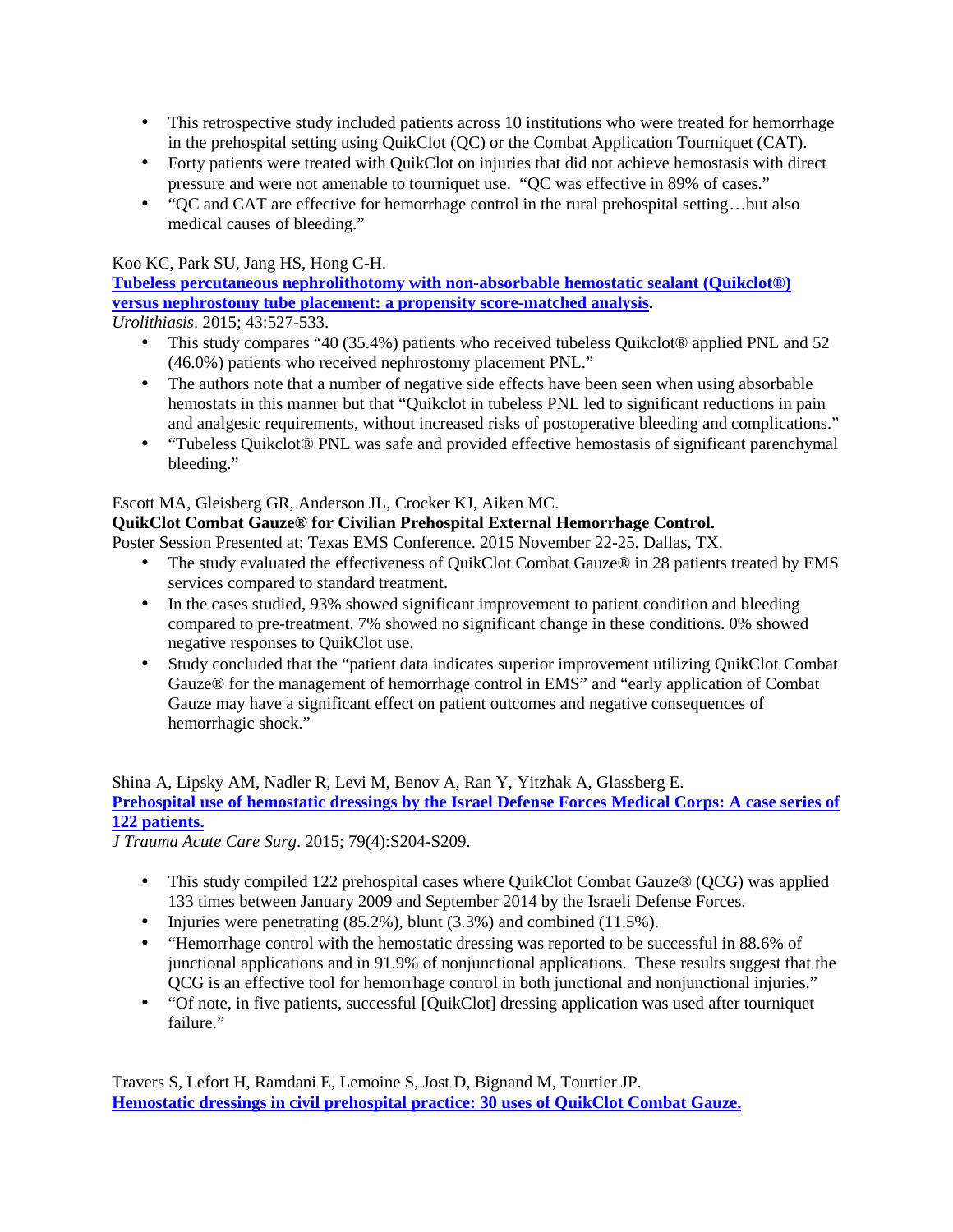*Euro J of Emerg Med*. 2015 Sep 8. [Epub ahead of print].

- This prospective study collected questionnaire data from physicians and/or nurses following 30 prehospital uses of QuikClot Combat Gauze between June 2011 and May 2014.
- "For 26/30 uses, [QuikClot] hemostatic dressing was justified by the inefficiency of other hemostasis techniques. Those 30 applications were associated with 22 complete cessations of bleeding, six decreases of bleeding, and ineffectiveness in two cases." No side-effects were seen.
- The low usage (30) was due to the study design "to use hemostatic dressing only in case of failure or inability to perform other hemostasis gestures. The results of our study have since led us to expand the use of these [QuikClot] devices."

# Zietlow JM, Zietlow SP, Morris DS, Berns KS, Jenkins DH.

**Prehospital Use of Hemostatic Bandages and Tourniquests: Translation from Military Experience to Implementation in Civilian Trauma Care.**

*J Spec Oper Med*. 2015 Summer;15(2):48-53

- This retrospective study highlights the use of 62 QuikClot Combat Gauze dressings in 52 patients. The injuries treated with QuikClot Combat Gauze were 50% head and neck, 35% penetrating wounds, and 15% other mechanisms of injury.
- QuikClot Combat Gauze "was highly successful at stopping bleeding, with 59 of 62 injuries (95%) achieving hemostasis."
- The use of tourniquets and hemostatic gauze in prehospital civilian care is safe and highly effective, with success rates of 98.7% and 95%, respectively." The authors note the importance of initial training and that skills are maintained at 98% in two years "despite infrequent use of only about two times per month."

## Trabattoni D, Fabbiocchi F, Olivares P, Basadonna G, Callligaris G, Bartorelli A. **A KAOLIN-BASED HEMOSTATIC GAUZE AS AN ADJUNCTIVE TOOL FOR BLEEDING CONTROL AFTER VASCULAR CLOSURE DEVICES USE IN TAVI PATIENTS.** *Int J Recent Sci Rsh*. 2015 March; 6(3):2919-2921.

- The effectiveness QuikClot Interventional was investigated in controlling bleeding after vascular closure devices (VCDs) were used in patients undergoing transcatheter aortic valve implantation (TAVI). All patients were on anticoagulants ("aspirin  $(90\%)$ , LMWH (2.5%) or aspirin + clopidogrel (7.5%)").
- $\int$  "QuikClot<sup>™</sup> interventional gauze was firmly applied over the access site in all the 12 cases of minor bleeding after Proglide implantation, obtaining complete and fast bleeding control (mean compression time  $2.3 \pm 1.8$  min)."
- "QuikClot Interventional Hemostatic Bandage tested after transfemoral aortic valve replacement demonstrated to be safe and effective in reducing compression time and preventing oozing or bleeding after large sheath removal with a suture vascular device."

Derkay CS, Baydoun HA, Stone L.

**Intraoperative Use of QuikClot During Adenotonsillectomy: A Prospective Pediatric Trial.** *Ann Otol Rhinol Laryngol*. 25 Nov 2014. pii: 0003489414560432. [Epub ahead of print].

 A prospective clinical trial including 100 children ages 0-16 receiving tonsillectomy or adenoidectomy procedures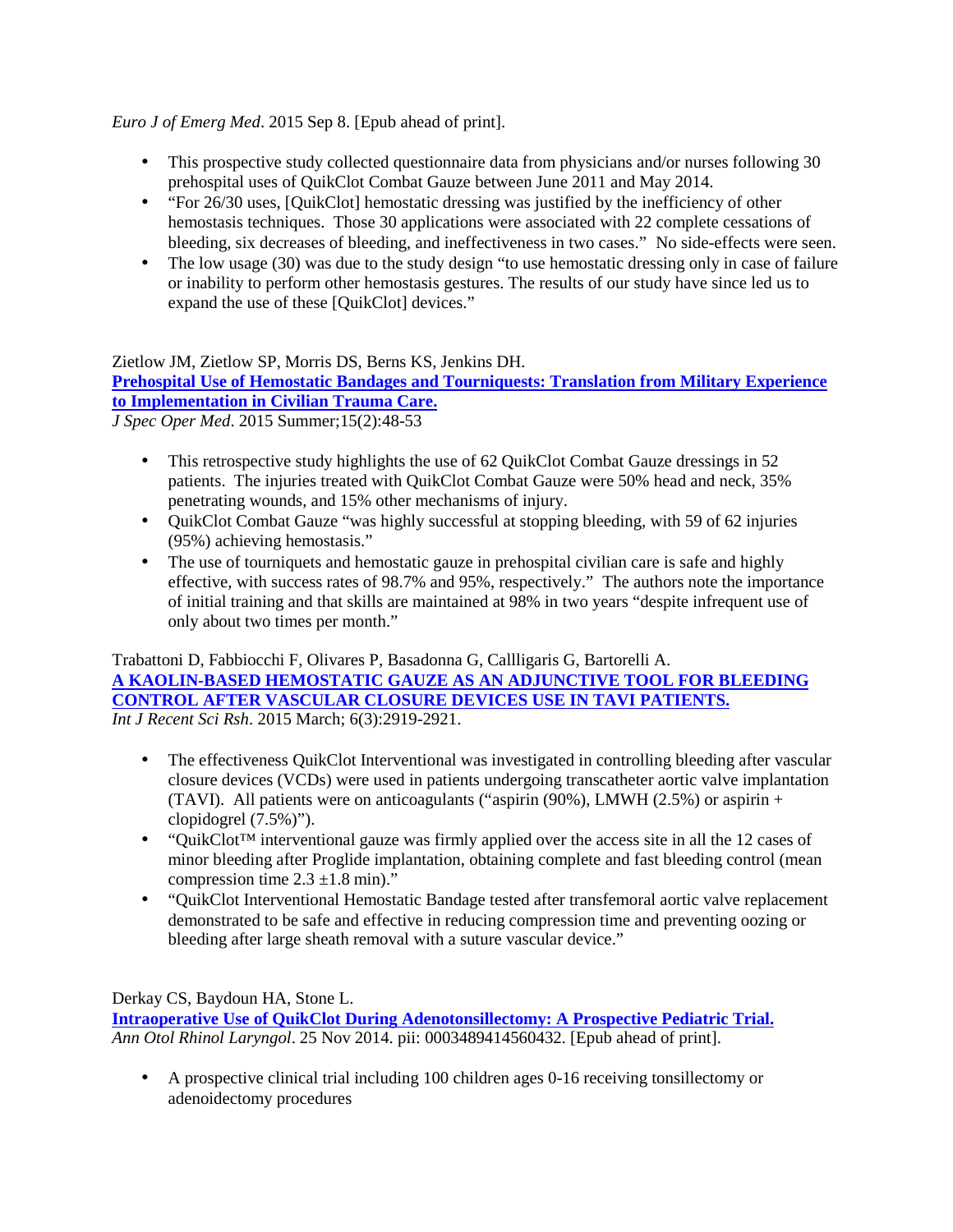- One 4x4 QuikClot gauze was formed into tonsil sponges or tonsillar packs
- The researchers found that "intracapsular microdebrider tonsillectomy with adenoidectomy utilizing QuikClot to enhance the hemostasis results in recover times better than previously reported for this common operation in children"

#### Plastini MA, Choron RL, Hamilton L, Capano-Wehrle L, Chovanes JC, Hazelton JP. **A Case Series Examining the Use of Combat Gauze™ in Hemorrhage Control of Penetrating Wounds.**

Poster Session Presented at: New Jersey Statewide Conference on EMS. 2014 November 13-15. Atlantic City, NJ.

- This poster is a retrospective review of 5 patients with penetrating wounds (gunshot, knife stab, or impalement wounds) that were packed with QuikClot Combat Gauze between 7/1/2010 and 9/1/2014 at Cooper University Hospital
- "Combat Gauze controlled external hemorrhage in the acute setting for the patients identified through this study.
- There were no documented re-bleeds, and complex care (care beyond daily dressing changes) was not required for any wound site in which Combat Gauze<sup>TM</sup> was utilized.
- The cases reviewed for this study show that Combat Gauze<sup>TM</sup> has a role in the acute control of external hemorrhage from penetrating trauma."

Chavez-Delgado ME, Kishi-Sutto CV, Albores de la-Riva XN, Rosales-Cortes M, Gamboa-Sanchez P. **Topic usage of kaolin-impregnated gauze as a hemostatic in tonsillectomy.** *J Surg Res.* 2014 Dec; 192(2):678-85.

- The researchers studied the use of QuikClot or standard gauze following cold dissection tonsillectomy and ligature in 230 patients 3-20 years old
- Operative time, intraoperative blood loss, pain at 6 and 12 hours post-surgery, and use of analgesic medications were less with QuikClot than control gauze. QuikClot patients also returned to normal diet and activities faster
- "In addition to rapid bleeding control, the dressing causes minimal inflammation and pain and allows patients to quickly return to normal activities. This novel dressing is a promising tool for ear, nose and throat surgical hemostasis"

# Derkay CS, Baydoun H.

**Intra-Operative Use of QuikClot During Adenotonsillectomy: Prospective Pediatric Trial** Poster session presented at: ASPO. Combined Otolaryngology Spring Meetings. 2014 May 14-18. Las Vegas, Nevada.

- This is an abstract for a poster that was presented at 2014 COSM conference (Combined Otolaryngology Spring Meetings)
- The group studied intra-capsular adenotonsillectomy performed in 100 children between the ages of 3 and 16 to see if they could reduce the use of cautery by using QuikClot. This in turn would improve outcomes (return to normal diet and activity and less use of narcotics for pain)
- They found that QuikClot "enhance[d] the hemostasis" which "result[ed] in recovery times significantly better than previously reported for this procedure"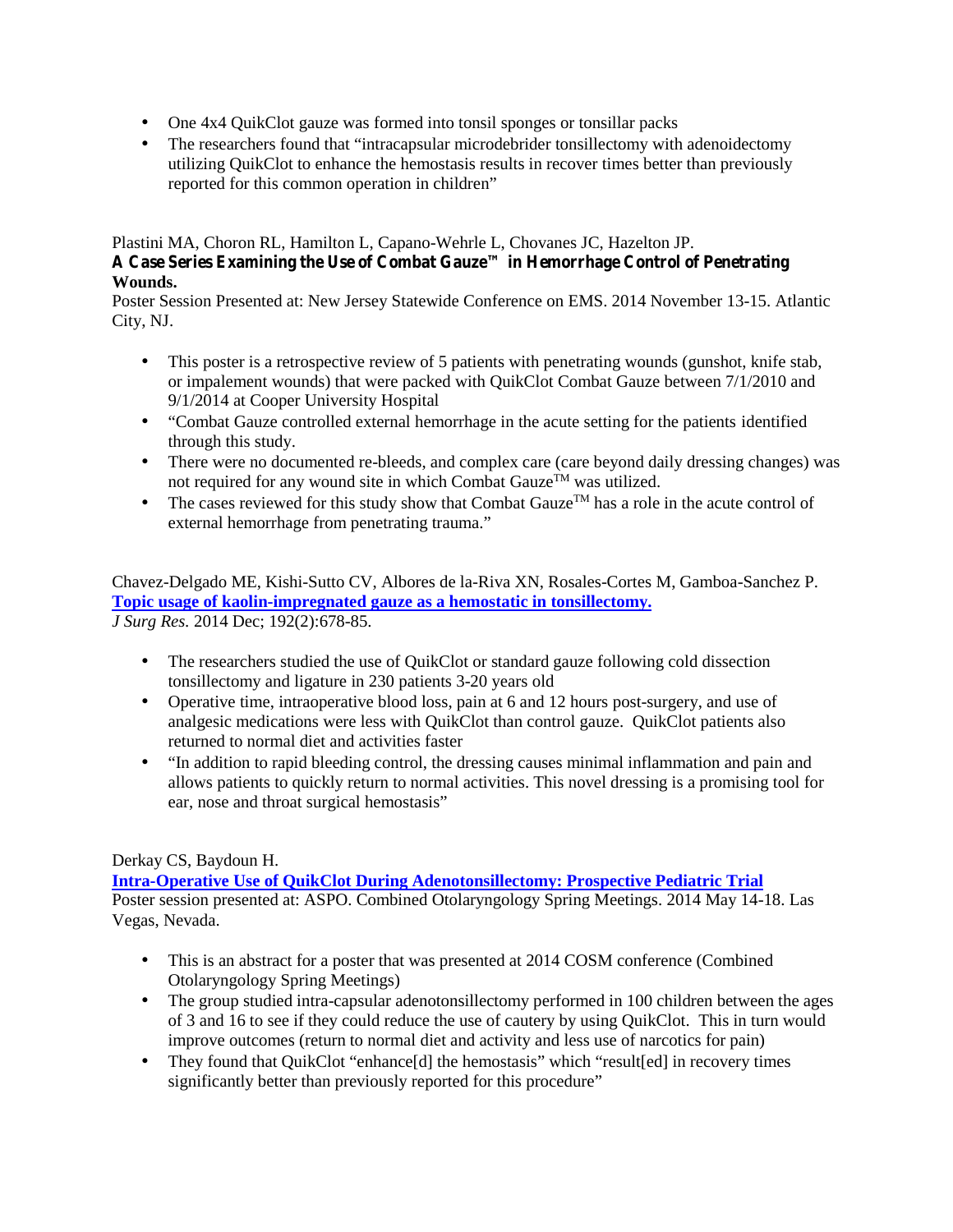Abbott EM, Nandyala SV, Schwend RM.

**Does a kaolin-impregnated hemostatic dressing reduce intraoperative blood loss and blood transfusions in pediatric spinal deformity surgery?** *Spine* (Phila Pa 1976). 2014 Sep 1; 39(19):E1174-80.

- 65 control patients received standard operative care with gauze, tranexamic acid (Pfizer), Gelfoam (Pfizer), thrombin packing, Surgiflo (Ethicon), or bonewax and 52 treatment patients received packing with QuikClot TraumaPads.
- The treatment group had 40% less intra-operative estimated blood loss than the control group (974 cc vs. 1620 cc,  $p<0.001$ ). The treatment group also had 42% less total perioperative transfusion volume (499 cc vs. 862 cc,  $p<0.01$ )
- "The use of a kaolin impregnated intra-operative trauma pad appears to be an effective and inexpensive method to reduce intra-operative blood loss and transfusion volume in pediatric spinal deformity surgery"

# Treadwell T, Walker D.

**Sharp Debridement in the Wound Center: Why Not?**

Poster session presented at: SAWC Spring. 2014 April 23-27. Kissimmee, FL.

 "The new Kaolinite based dressings have been found to be most effective in controlling moderate to severe bleeding in the wound center, hospital, and field. We have had excellent results using these products to control moderate bleeding in our wound center"

Zietlow JM, Zietlow SP, Morris DM, Berns KB, Jenkins DH.

**Prehospital Use of Hemostatic Bandages and Tourniquets: Translation from Military Experience to Implementation in Civilian Trauma Care.**

Abstract of presentation from: Minnesota Surgical Society Spring Meeting. 2014 April 14. Minneapolis, MN.

- Retrospective study reviewing prehospital use of tourniquets and hemostatic bandages in 125 patients (11/4/11-1/1/14)
- "Hemostatic bandage application was to the head and neck (50%), extremities (36%) and torso (14%) with a 95% success rate"
- "Application of tourniquets and hemostatic bandages in prehospital civilian care are highly effective with proficiency of skills maintained despite infrequent use"

#### Treadwell T, Walker D.

#### **Sharp Debridement in the Wound Center: Control of Bleeding**

Poster session presented at: SAWC Fall. 2014 October 16-18. Las Vegas, NV.

- Investigator used QC in patients following sharp wound debridement ( $n=100$  for QC,  $n=100$  for standard gauze)
- "The use of the Kaolinite dressings, QuikClot®, has been very useful in treating excess bleeding resulting from sharp debridement in the wound center setting"
- See data in poster. Overall, mean time to hemostasis and ambulation is reduced in QC patients vs. standard dressing (100% bleeding stopped within 8 minutes in QC group, only 38% stopped at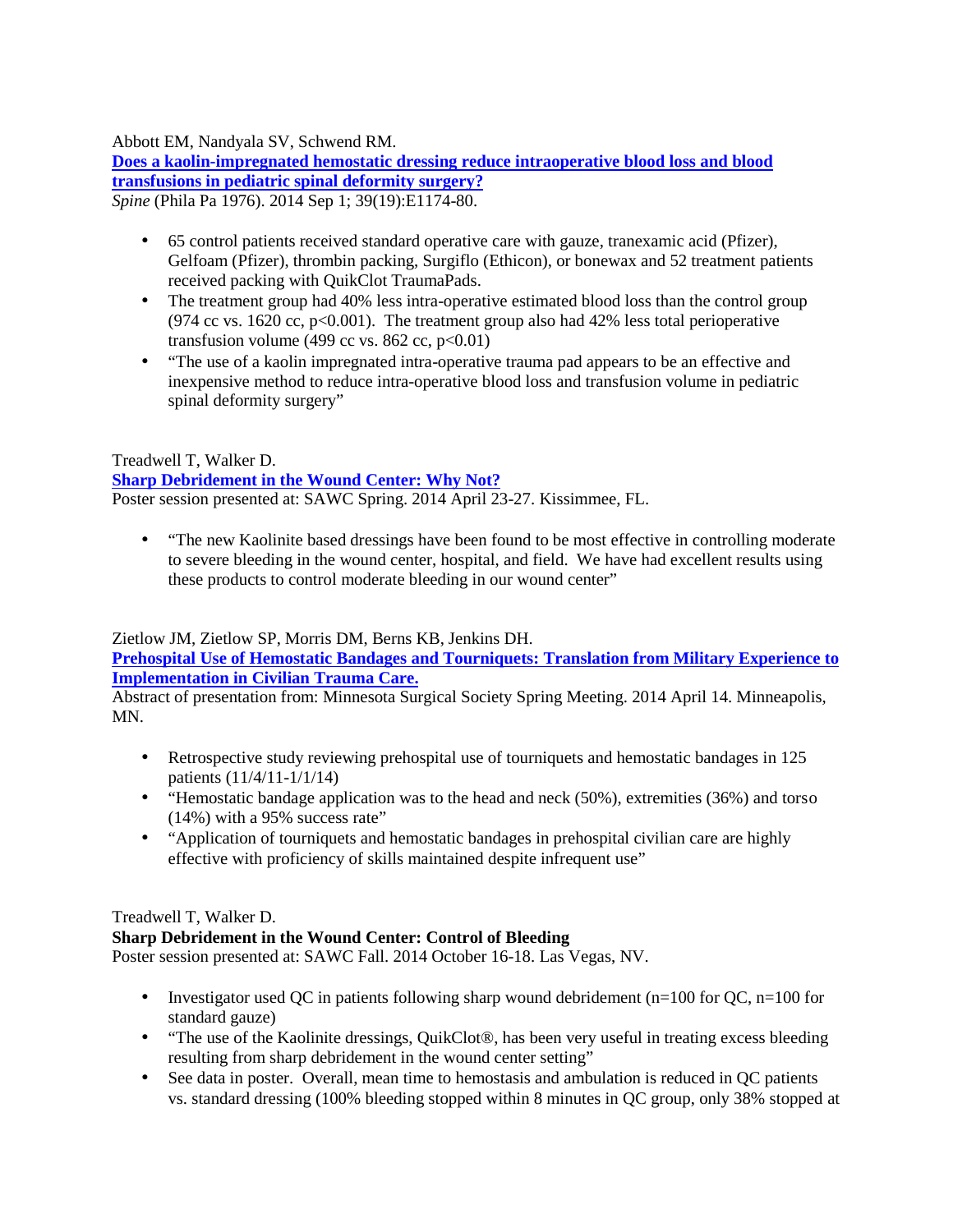#### 8 minutes in SG group)

## Brindle CT.

# **Safe and Effective use of Kaolin Based Hemostatic Agent in Wound and Ostomy Care.**

Poster session presented at: SAWC Fall. 2014 October 16-18. Las Vegas, NV.

- Todd reviews use of QuikClot in debridement, negative pressure wound therapy, ostomy care, and palliative care
- "Kaolin impregnated gauze is more cost effective, does not obscure the wound bed via the result of residual product adherence and stops bleeding without the need of chemical cautery which can damage healthy tissue. The ease of use and low side effect profile of these products allow for safe delivery of wound care, effective debridement with subsequent control of bleeding, and immediate response of clinicians and care givers to unexpected bleeding events."

## Glassberg E.

# **Pre-hospital Use of Hemostatic Bandages by the Israeli Defense Force Medical Corps. A Report of 31 Cases.**

Presentation at: MHSRS. 2014 August 18-21. Fort Lauderdale, FL.

- Summary per notes provided by Anne McKeague.
- Dr. Glassberg outlined recent experiences that the Israeli Defense Forces (IDF) had with Combat Gauze (CG). Uses were noted as to the level of the provider, either Advanced Life Support (ALS) or Basic Life Support (BLS). This was in operational scenarios and a retrospective analysis of hemostatic dressings applied under operational conditions. 93% were ALS trained, and 6% were BLS trained. Any failures were due to technique of application.
- 92% success rate in extremity hemorrhage. Two successful applications following tourniquet failure. This was based on an N=55.
- Separate set of data reported in the last 4 weeks (that was just prior to Dr. Glassberg coming to MHSRS) in which 67 CG were applied due to the increased activity in that area. They recorded a 91% success rate.
- They noted they are satisfied with CG with no plans to change, but they would look at new evidence for a better hemostatic if there was one, but currently that doesn't exist so there are no plans for IDF to change from CG.

#### Gebauer S, Hoopes D, Finlay E.

**From the battlefield to the palliative care arsenal: application of QuickClot Combat Gauze for aggressive palliation of hemorrhagic shock in the setting of end-stage liver disease-associated compartment syndrome.**

*J Pain Symptom Manage*. 2013 Oct; 46(4): e6-e8.

- A 36-year-old man with end stage liver disease (causing coagulopathy) received a fasciotomy of his right thigh due to compartment syndrome. Uncontrolled bleeding followed.
- QuikClot was used to stabilize the patient. The wound was packed with 3 packages of Combat Gauze. The patient later died due to liver disease.
- "From a systems perspective, the cost of OCG is far less (approximately \$50.00 per roll12) than that of repeated transfusions of blood and blood products."
- "QCG is a unique treatment option to consider when providing palliative care to patients with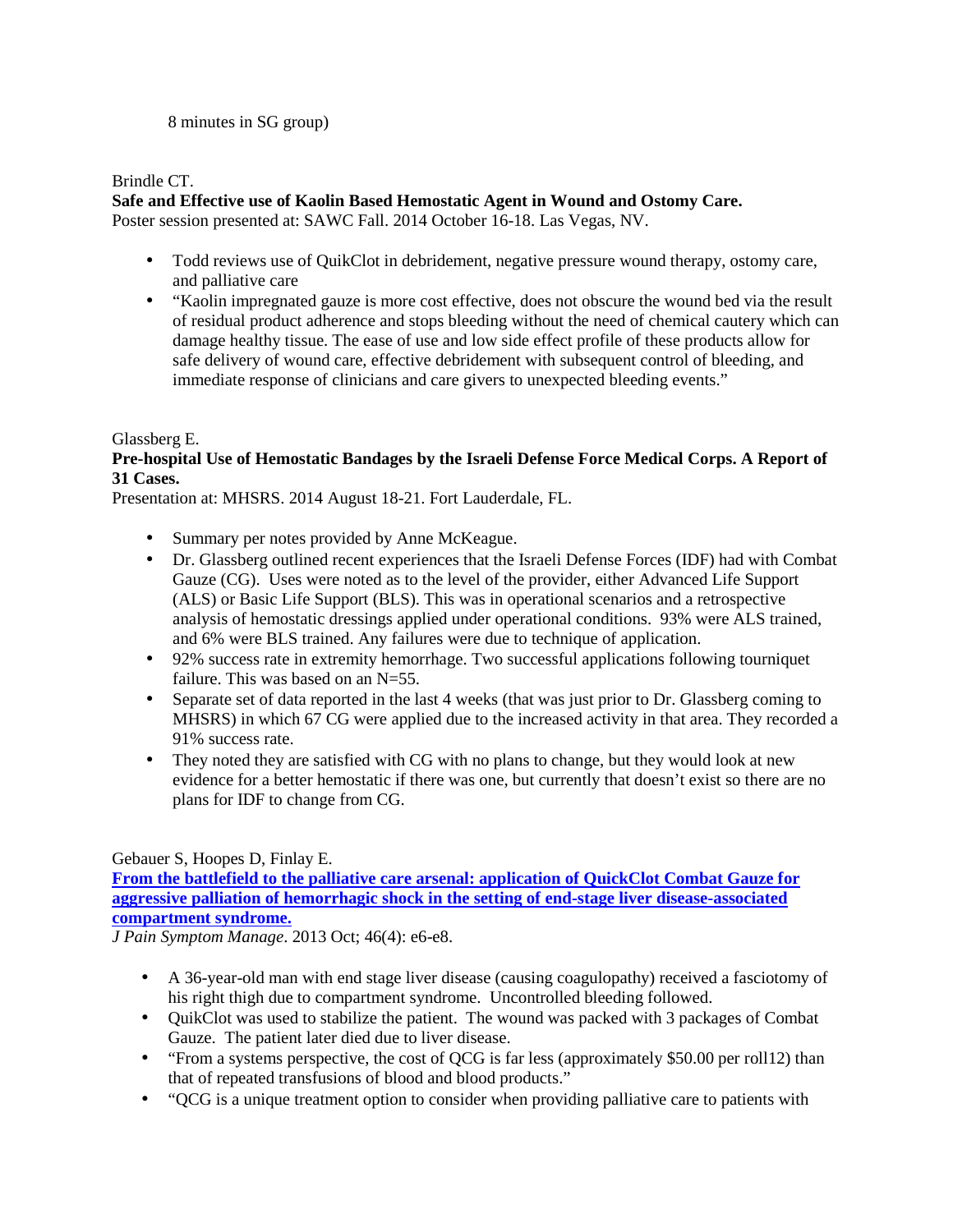coagulopathies."

Caterson EJ, Carty MJ, Weaver MJ, Holt EF.

**Boston bombings: a surgical view of lessons learned from combat casualty care and the applicability to Boston's terrorist attack.**

*J Craniofac Surg*. 2013 Jul; 24(4):1061-7.

- "Application of this kaolin-impregnated gauze helps to activate the clotting cascade and has been shown to be effective to staunch bleeding on the battlefield."
- "Tourniquets and combat gauze work quite effectively for extremity trauma"

Fedor PJ.

**Novel Use of a Hemostatic Dressing in the Management of a Bleeding Leech Bite: A Case Report and Review of the Literature.**

*Wilderness & Environmental Medicine*. 2012; 23:44-48.

- QuikClot was used on a man's leech bite that had previously been treated with "standard wound care" but continued to ooze. QuikClot "allowed for rapid hemostasis without rebleeding."
- "Leech bites are notorious for unstoppable bleeding." This is due to the anticoagulant and antiplatelet factors contained in leech saliva.
- "QuikClot is the most common and inexpensive" over-the-counter hemostatic dressing available to civilians.

# Lamb KM, Pitcher HT, Cavarocchi NC, Hirose H.

**Vascular site hemostasis in percutaneous extracorporeal membrane oxygenation therapy.** *The Open Cardiovascular and Thoracic Surgery Journal*. 2012; 5:8-10.

- The efficacy of QuikClot Combat Gauze® (QCG) was assessed when applied to bleeding from the femoral artery or vein, internal jugular vein, tracheostomy and gastrostomy in patients receiving percutaneous extracorporeal membrane oxygenation support
- QCG controlled bleeding at these sites within 24 hours, resulting in "a significant reduction in both localized bleeding complications and the need for blood transfusion"
- QCG "is the most cost-effective product compared to...other hemostatic products such as Surgicel®, Gelfrom®, and Fibrillar®"

# Patel SA, Martin M, Chamales I.

**Vaginal Hemorrhage From Transobturator Sling Controlled with QuikClot Combat Gauze.** *Military Medicine*. 2012; 177.8: 997-998.

- Combat Gauze was used in a single patient bleeding from the right dissection site during a transobturator sling procedure.
- When standard gauze was ineffective, "Combat Gauze was placed into the extravaginal/extraperitoneal and vaginal spaces and successfully controlled hemorrhage after 10 minutes of direct pressure."
- "Advanced hemostatic dressings such as Combat Gauze offer an additional option for the surgeon to utilize and may provide temporary or even definitive hemorrhage control with major vascular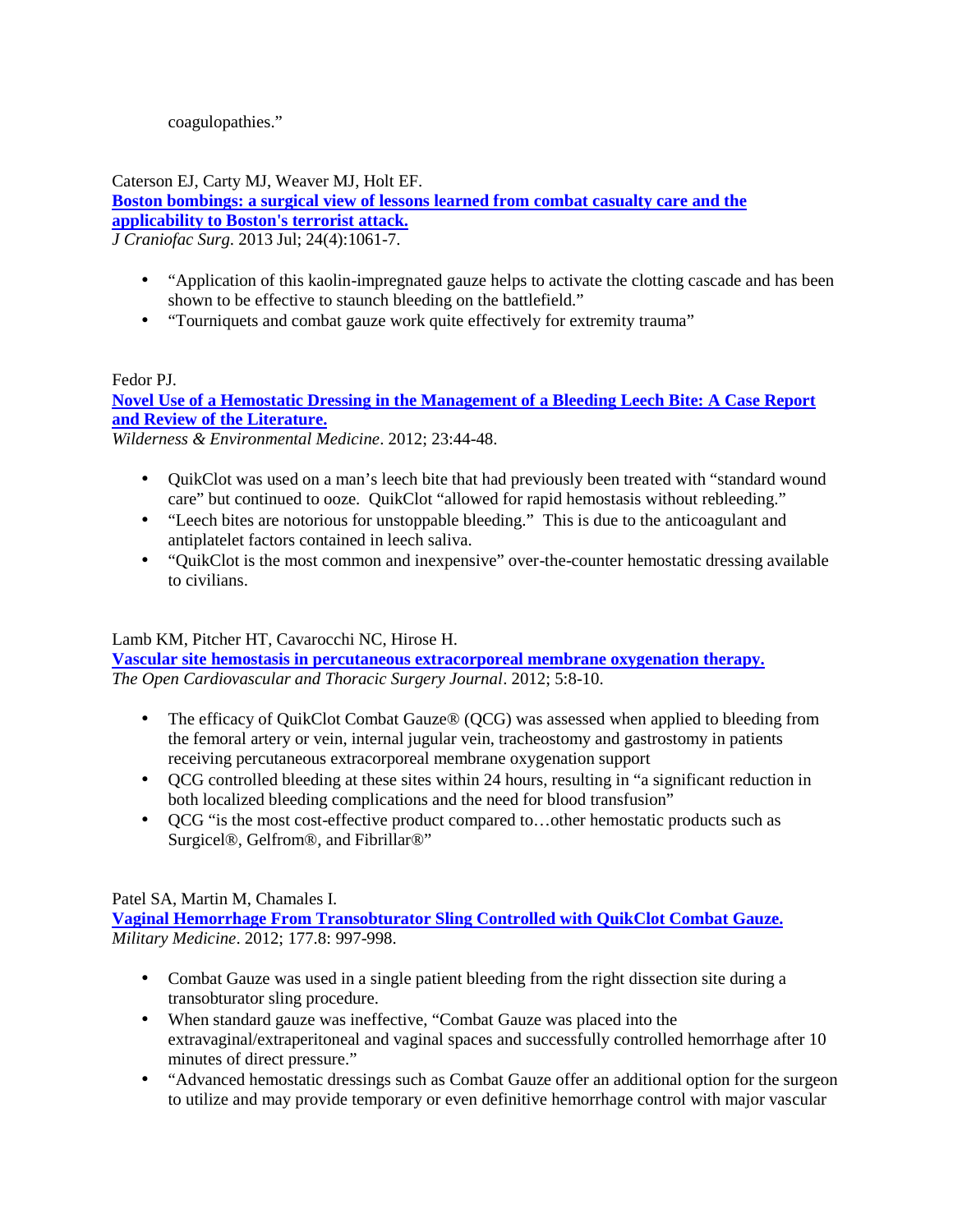injuries."

Trabattoni D, Gatto P, Bartorelli A.

**A new kaolin-based hemostatic bandage use after coronary diagnostic and interventional procedures**.

*Int J Cardiol.* 2012; 156.1: 53-54.

- QuikClot® Interventional™ (QCI) was evaluated for safety and efficacy in femoral artery closure following diagnostic or interventional procedures
- Patients treated with QCI achieved hemostasis in a mean time of 4.9 minutes allowing for early ambulation at 4 hours without any incidence of re-bleeding or hematoma
- QCI "allows for a shorter and painless hemostasis procedure"

# Hama Yi.

# **The Usefulness of QuikClot® to Treat Femoral Puncture Sites Following Atrial Fibrillation Ablation.**

Leading Innovation from Nihon Kohden. 2012 Feb. 13.

- This specialized study sought to determine the effectiveness of QuikClot® when applied to femoral puncture sites following atrial fibrillation ablation for 61 patients on anticoagulants (warfarin and heparin).
- Successful hemostasis without rebleeding was achieved in all but one of the cases (98.4%), with the subsequent case achieving hemostasis after a second application.
- The study concluded that even in patients on blood thinners, "QuikClot is a superior device that can ensure trouble-free hemostasis simply by applying pressure."

Trabattoni D, Montorsi P, Fabbiocchi F, Lualdi A, Gatto P, Bartorelli AL.

**A new kaolin-based haemostatic bandage compared with manual compression for bleeding control after percutaneous coronary procedures.**

*Eur Radiol*. 2011; 21.8: 1687-1691.

- 200 patients treated with aspirin, clopidogrel, LMW Heparin or warfarin received randomized treatment with QuikClot® or standard manual compression following cardiac catheterization via the femoral artery
- QuikClot® significantly reduced the mean time to hemostasis to 5.4 minutes from 25 minutes in the manual compression group

Politi L, Aprile A, Paganelli C, Amato A, Zoccai GB, Sgura F, Monopoli D, Rossi R, Modena MG Sangiorgi GM.

**Randomized clinical trial on short-time compression with Kaolin-filled pad: a new strategy to avoid early bleeding and subacute radial artery occlusion after percutaneous coronary intervention.** *J Interv Cardiol*. 2011; 24.1: 65-72.

- Following a percutaneous procedure for radial artery access, 120 patients were randomized into 3 groups: QuikClot® Interventional™ compressed for 15 minutes and standard gauze compressed for 15 minutes and 2 hours.
- The study found that after 15 minutes the QuikClot® group achieved hemostasis 80% of the time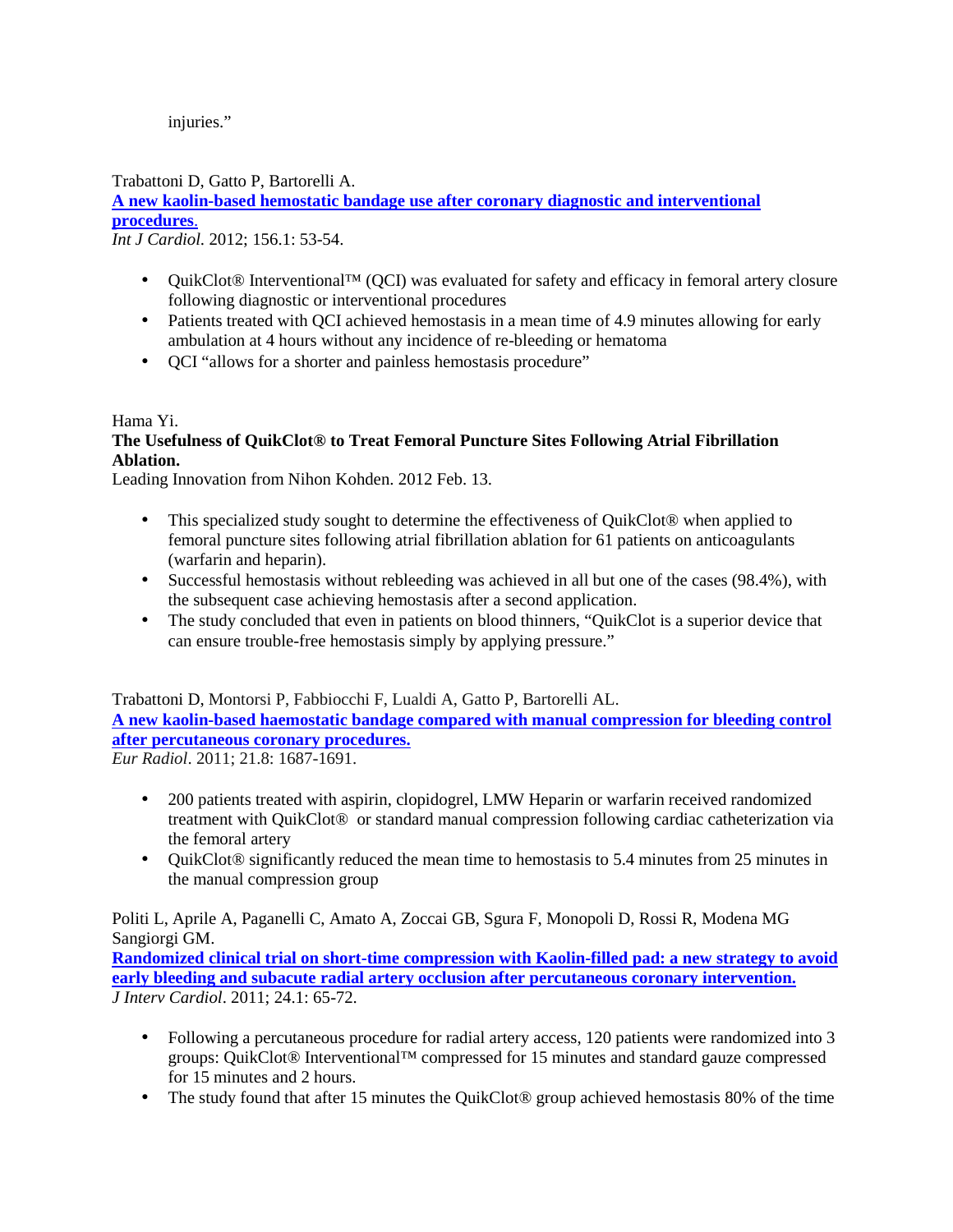while the standard gauze group was successful only 10% of the time. No patients in the QuikClot® group formed radial artery occlusions (RAO) while the standard gauze groups had 5% and 10% RAO respectively.

 QuikClot® "does not require a learning curve for the operator or cath lab personnel or a patient monitoring after removing at the end of 15 minutes [of] compression" which could reduce costs.

Pahari M, Moliver R, Lo D, Pinkerton D, Basadonna G.

**QuikClot® Interventional™ Hemostatic Bandage (QCI): a novel hemostatic agent for vascular access.**

*Cath Lab Digest.* 2010; 18.1: 28-30.

- Collected data on 243 clinical procedures at 15 centers that used QuikClot® Interventional™ (QCI) as an adjunct to manual compression.
- QCI successfully controlled bleeding in 97.12% of procedures done including those on anticoagulated patients.
- Physicians said "they were highly satisfied and would use product again."

Ran Y, Hadad E, Daher S, Ganor O, Kohn J, Yegorov Y, Bartal C, Ash N, Hirschhorn G. **QuikClot Combat Gauze use for hemorrhage control in military trauma: January 2009 Israel Defense Force experience in the Gaza Strip--a preliminary report of 14 cases.** *Prehosp Disaster Med*. 2010 Nov-Dec; 25(6):584-8.

 QuikClot Combat Gauze "dressings were applied to injuries to the head, neck, axilla, buttocks, abdomen, back, and pelvis in 10 cases, and to extremities in four cases. In 13 cases (93%), injuries were caused by blast or gunshot mechanisms. The success rate was reported as 79% (11/14). Failure to control hemorrhage was reported in three cases in three different locations: neck, buttock, and thigh. All failures were attributed to severe soft tissue and vascular injuries. No complications or adverse events were reported."

 "This report on the clinical field use of the QCG dressing by ALS providers suggests that it is an effective and safe product, and applicable for prehospital treatment of combat casualties. This report further suggests that QCG should be issued to medics as well as ALS providers. Larger clinical investigations are needed to confirm these findings."

Rhee P, Brown C, Martin M, Salim A, Plurad D, Green D, Chambers L, Demetriades D, Velmahos G, Alam H.

**QuikClot Use in Trauma for Hemorrhage Control: Case Series of 103 Documented Uses.** *J Trauma*. 2008; 64:1093-1099.

- This study focuses on 103 cases where the zeolite version of QuikClot was used in military and civilian traumas.
- "QuikClot has been effectively used by a wide range of providers in the field and hospital to control hemorrhage."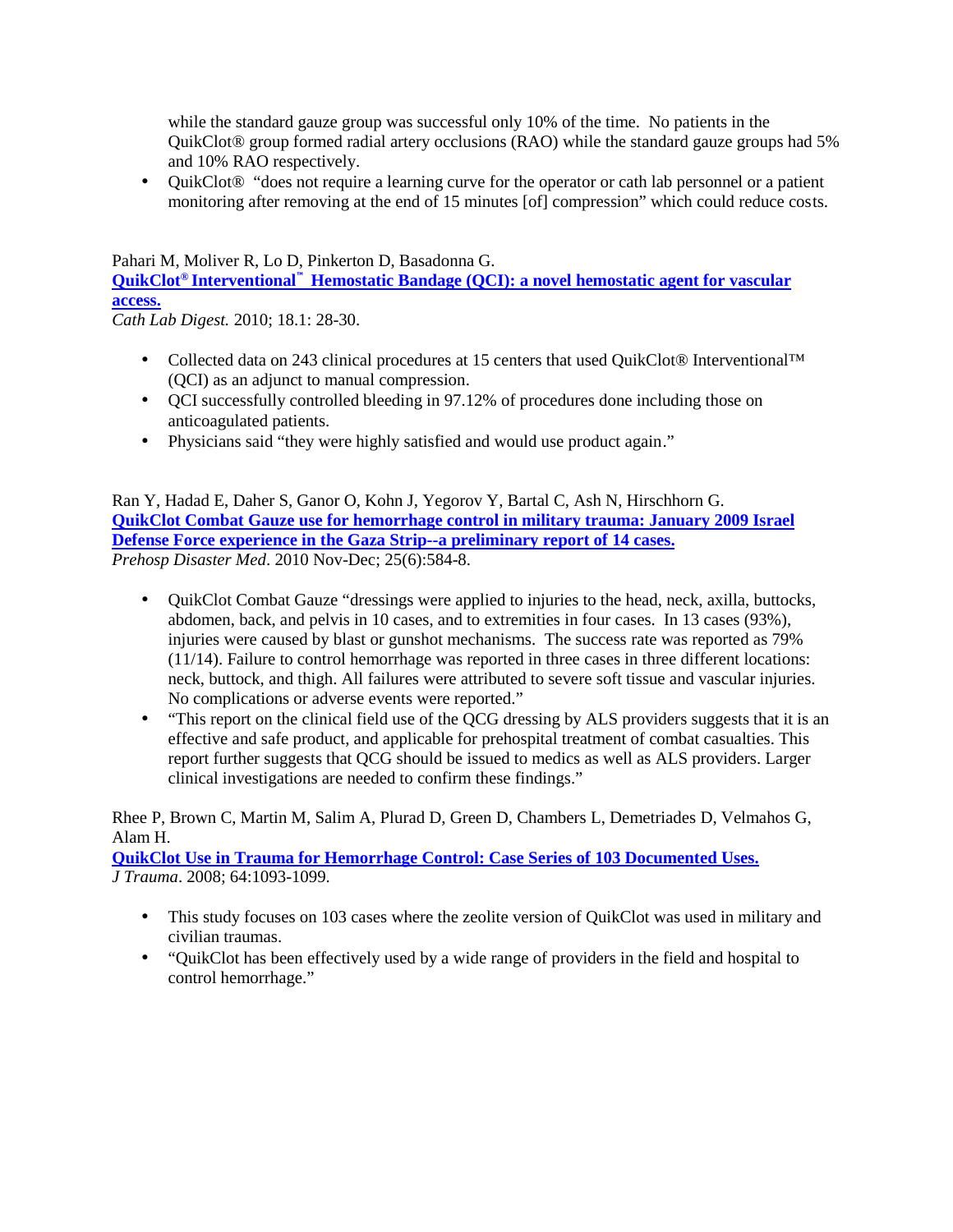**Preclinical Studies** – QuikClot® products are cleared for external use. Some of these publications describe preclinical studies performed in an animal model and do not describe cleared indications.

Garcia-Blanco J, Gegel B, Burgert J, Johnson S, Johnson D.

**The Effects of Movement on Hemorrhage When QuikClot® Combat Gauze™ Is Used in a Hypothermic Hemodiluted Porcine Model.**

*J Spec Oper Med.* 2015 Spring; 15(1):57-60.

- QuikClot Combat Gauze® (QCG) was compared to standard gauze in a porcine model of femoral artery and vein transection. Following the removal of 30% of the animals blood volume, induction of hypothermia, vessel transection and one minute of free bleeding, the wounds were packed with either QCG or standard gauze followed by petroleum gauze and standard packing materials.
- After the application of pressure and observation, the extremity was moved until rebleeding occurred. QCG "was able to tolerate movements more than the control group (p<0/0001)."
- "QCG produces a robust clot that can withstand significant movement."

Johnson D, Westbrook DM, Phelps D, Blanco J, Bentlye M, Burgert J, Gegel B. **The effects of QuikClot Combat Gauze on hemorrhage control when used in a porcine model of lethal femoral injury.**

*Am J Disaster Med.* 2014 Fall; 9(4):309-315.

- A lethal femoral artery and vein transection model was used to compare QuikClot Combat Gauze (QCG) to standard pressure dressing (control).
- $\log$  OCG was found to be much more effective than the control:
	- o Initial success of hemorrhage control was higher for QCG
	- o Prevention of rebleeding following both induced hypertension and large volume fluid resuscitation was higher for QCG
	- $\circ$  Absence of rebleeding following active range of motion testing ( $p = 0.0001$ ) was higher for QCG
	- o None of the swine in the QCG group rebled. Only one animal in the control group did not rebleed."
- "QCG is an effective hemostatic agent for use in trauma management. QCG is superior in controlling hemorrhage compared to standard pressure dressings."

# Gould J, Dubey D.

**Effectiveness of a Kaolin-Based Hemostatic Dressing in an Anticoagulated Porcine Model.** Poster session presented at: SAWC Fall. 2014 October 16-18. Las Vegas, NV.

- This study was performed by Z-Medica. Pigs treated with Coumadin (Warfarin) or Plavix (Clopidogrel) were studied. Injuries were made to the liver, spleen, and mesentery. Either QC or standard gauze was applied with pressure for 5 minutes. If bleeding ceased, a "pass" was recorded.
- In Coumadin treated animals, 95.83% of QC tests passed while only 23.68% of SG passed (p=0.000). In Plavix treated animals, 92.45% of  $\overline{OC}$  tests passed while only 29.72% of SG passed ( $p=0.000$ ).
- "In this study, the kaolin-based hemostatic dressing controlled bleeding in liver, mesentery, and spleen injuries more effectively in Plavix (clopidogrel) and Coumadin (warfarin) treated animals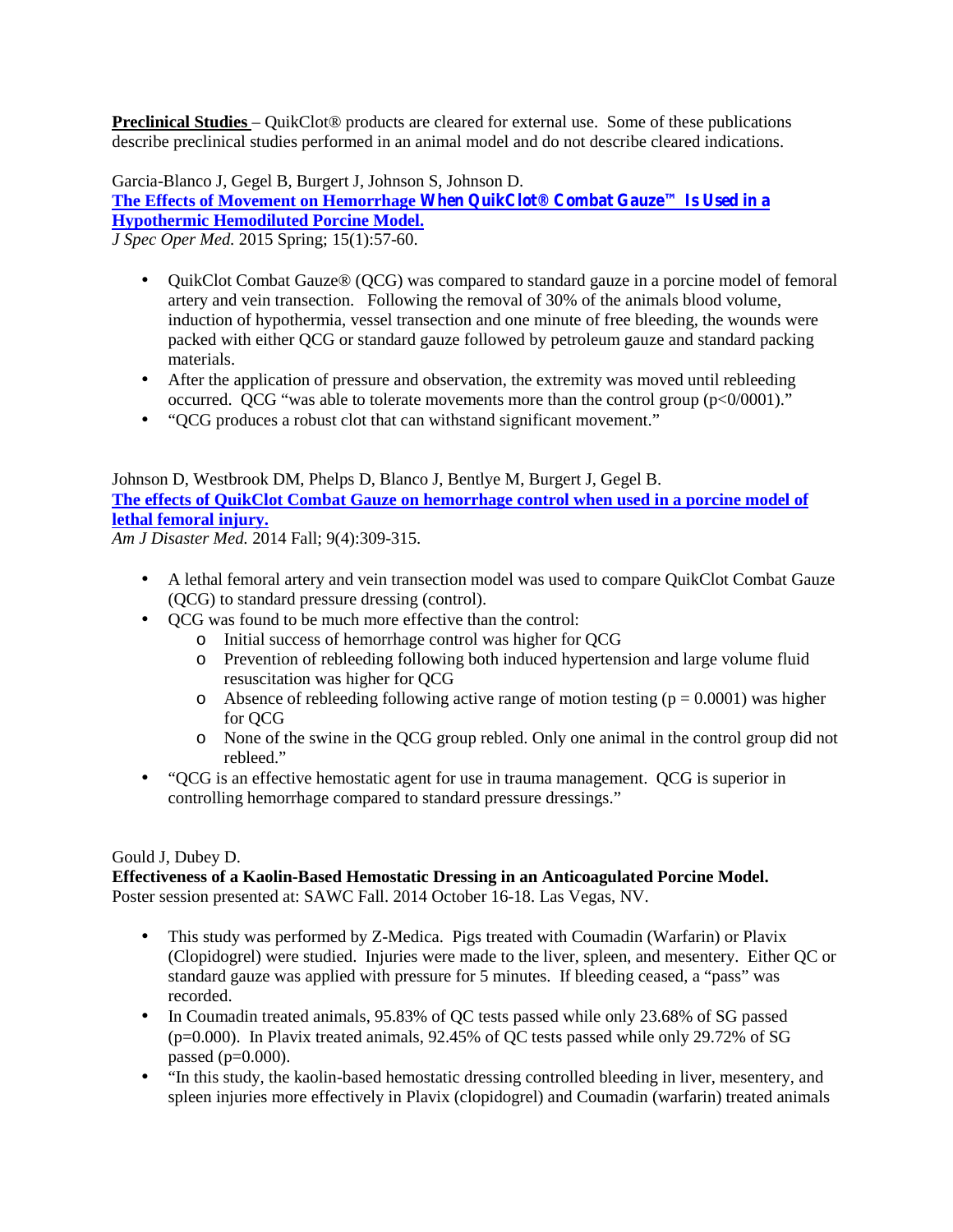than SG."

Johnson D, Bates S, Nukalo S, Staub A, Hines A, Leishman T, Michael J, Sikes D, Gegel B, Burgert J. **The effects of QuikClot Combat Gauze® on hemorrhage control in the presence of hemodilution and hypothermia.**

*Ann Med Surg*. 2014 June; 3(2):21-25.

- This porcine study compared the effectiveness of QuikClot Combat Gauze® (QCG) to control gauze on hemorrhage in a hemodiluted and hypothermic model.
- QCG was "more effective at hemorrhage control allowing more intravenous volume resuscitation to be administered before rebleeding compared to a standard pressure dressing."
- QCG reduced the overall hemorrhage volume compared to control gauze by an average of 92.5%, achieved successful hemostasis in 84.6% of trials vs. 30.8% for control gauze, and retained on average more than 4 times as much IV volume resuscitation as control gauze. The author establishes ideal qualities of hemostatic agents and states that "QCG meets each one of these criteria", and notes that the packaging makes the product quick and easy to use.

Sena MJ, Douglas G, Gerlach T, Grayson JK, Pichakron KO, Zierold D. **A pilot study of the use of kaolin-impregnated gauze (Combat Gauze) for packing high-grade hepatic injuries in a hypothermic coagulopathic swine model.** *J Surg Res*. 2013 Aug; 183(2):704-9.

- Coagulopathic animals (60% exchange transfusion with Hextend) were injured with a grade V liver injury in the left middle hepatic lobe. After 30 seconds of bleeding, Combat Gauze or control gauze was applied. The abdomen was closed and animals were observed for 2 hours.
- Survival in the Combat Gauze group was higher than in the plain gauze group.
- "Animals treated with Combat Gauze maintained a higher MAP following injury…Most notably, animals in the CG group lost considerably less blood than those in the [plain gauze] group."

Inaba K, Branco BC, Rhee P, Putty B, Okoye O, Barmparas G, Talving P, Demetriades D. **Long-term preclinical evaluation of the intracorporeal use of advanced local hemostatics in a damage-control swine model of grade IV liver injury.**

*J Trauma.* 2013; 74.2: 538-545.

- Evaluated the long-term safety and efficacy of QuikClot Combat Gauze®, Celox®, and Celox Gauze® versus standard gauze in a high-grade liver injury.
- Celox Gauze® had higher mortality at all time points, higher need for repacking at 48 hours due to rebleeding, more deaths by bleeding, and a higher incidence of deaths by small bowel obstruction than QuikClot Combat Gauze . All animals treated with Celox® products had adhesions.
- Combat Gauze® was found to be effective and created a durable hemostasis.

Satterly S, Nelson D, Zwintscher N, Oguntoye M, Causey W, Theis B, Huang R, Haque M, Martin M, Bickett G, Rush RM Jr.

**Hemostasis in a noncompressible hemorrhage model: an end-user evaluation of hemostatic agents in a proximal arterial injury**.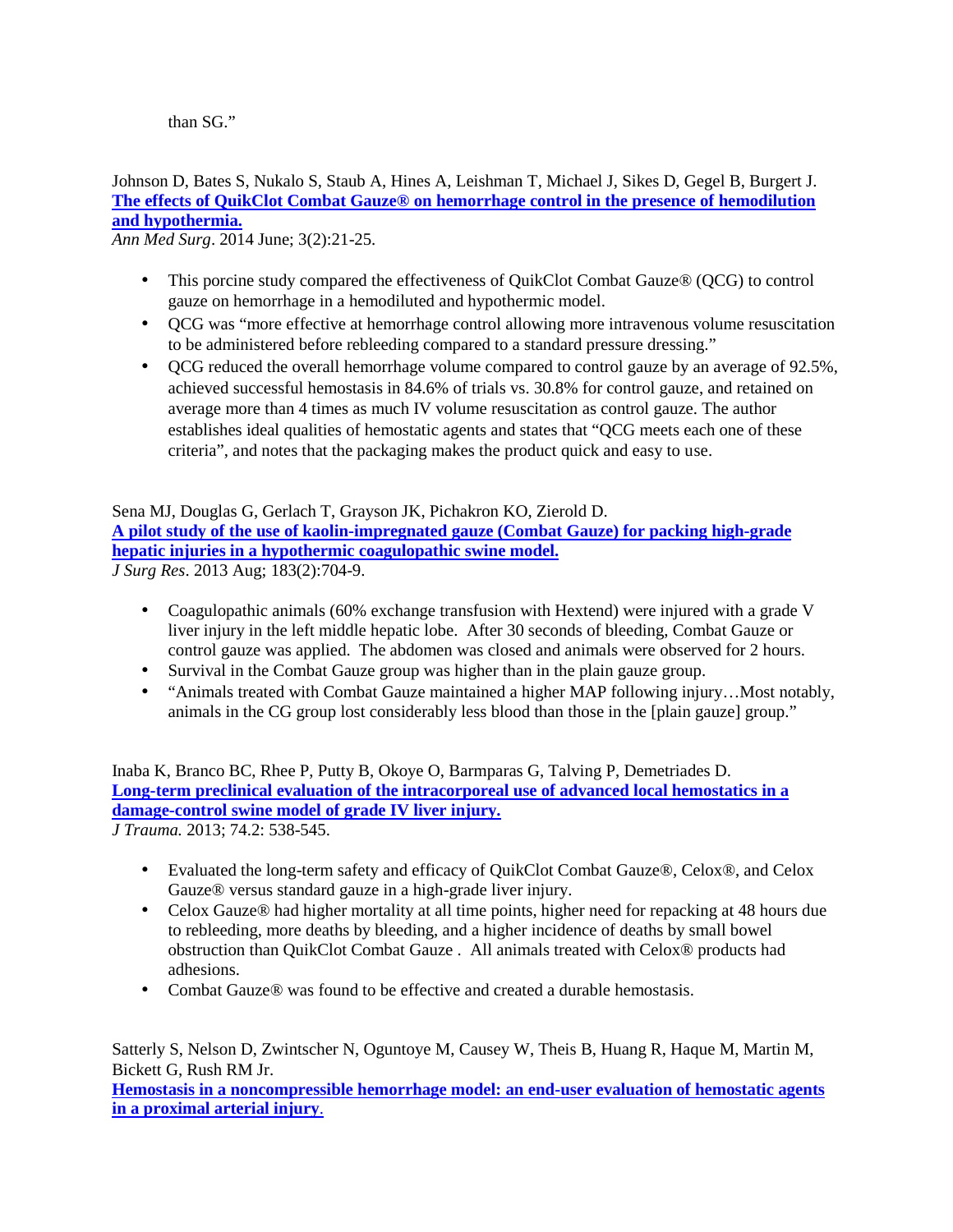*J Surg Educ.* 2013; 70.2: 206-211.

- Celox®, ChitoGauze®, Combat Gauze®, and HemCon® bandages were applied to arterial injuries by participants including military personnel and physicians due for deployment.
- No significant difference in hemostasis was seen between the products used.
- Combat Gauze® was reported as being "the most effective at controlling hemorrhage" and was "rated as the easiest dressing to use by the soldiers."

Gegel B, Burgert J, Gasko J, Campbell C, Martens M, Keck J, Reynolds H, Loughren M, Johnson D. **The effects of QuikClot Combat Gauze and movement on hemorrhage control in porcine model.** *Mil Med.* 2012; 177.12: 1543-1547.

- QuikClot Combat Gauze® (QC CG) and standard packing (control) were assessed in a static and moving hemorrhage model to simulate military and civilian trauma.
- QC CG was found to be "statistically and clinically superior at controlling hemorrhage" over control standard packing and QuikClot Combat Gauze® "produces a more robust clot that can withstand significant movement."
- QC CG "is an effective hemostatic agent for use in civilian and military trauma management."

## Johnson D, Agee S, Reed A, Gegel B, Burgert J, Gasko J, Loughren M.

**The effects of QuikClot Combat Gauze on hemorrhage control in the presence of hemodilution.** *US Army Med Dep J.* 2012; 25.6: 36-39.

- QuikClot Combat Gauze® was assessed for hemorrhage control in the presence of hemodilution in a lethal femoral injury (30% of blood volume was removed and replaced with fluids).
- Results indicate that there was significantly less bleeding in the QuikClot Combat Gauze® group compared to the control group in this hemodilution study.
- "The QuikClot Combat Gauze® was easy to open, simple to use to pack the wound, and did not require premixing."

Causey MW, McVay DP, Miller S, Beekley A, Martin M.

**The efficacy of Combat Gauze in extreme physiologic conditions.** *J Surg Res*. 2012; 177.2: 301-305.

- The efficacy of QuikClot Combat Gauze® was assessed in a model of severe acidosis and coagulopathy to mimic a post-traumatic environment.
- Combat Gauze® had a higher success rate in achieving hemostasis at 89% for the first and 100% for the second application than standard gauze (0% for the first and 13% for the second application).
- Results indicate that Combat Gauze® significantly outperforms standard gauze dressings in this extreme physiologic model of a vascular injury.

Kheirabadi BS, Mace JE, Terrazas IB, Fedyk CG, Estep JS, Dubick MA, Blackbourne LH. **Safety evaluation of new hemostatic agents, smectite granules, and kaolin-coated gauze in a vascular injury wound model in swine.**

*J Trauma.* 2010; 68.2: 269-278.